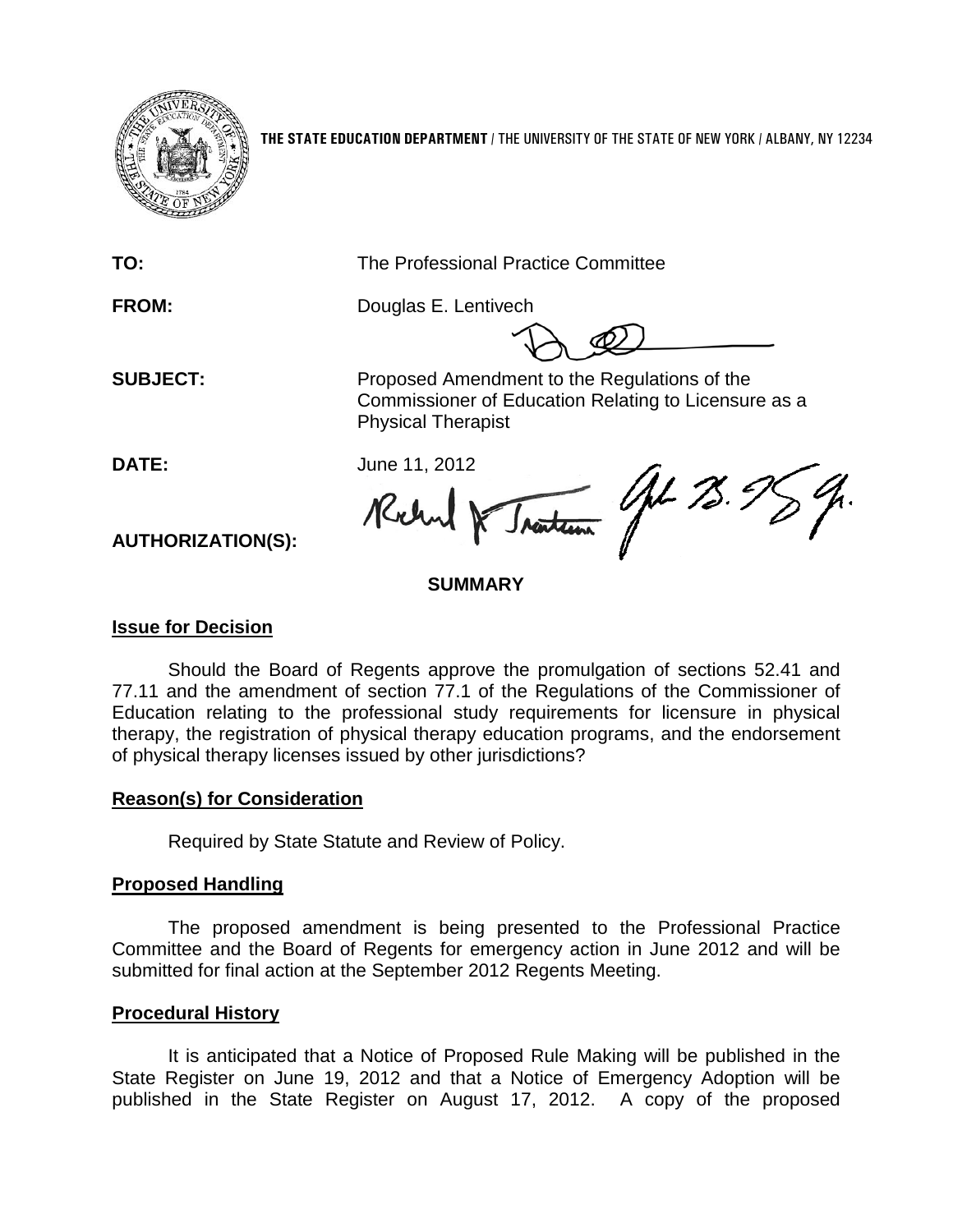amendment is attached. Supporting materials for the proposed amendment are available upon request from the Secretary to the Board of Regents.

#### **Background Information**

In 2011, the Legislature enacted Chapter 410, which amended Education Law §6734(b), effective August 17, 2012, to raise the educational requirements for licensure as a physical therapist in this State from a bachelor's degree to a master's degree or equivalent. The new educational requirements would apply to applicants for licensure on and after such date. Physical therapists currently licensed to practice in this State would not be affected.

The proposed amendment of section 77.1 of the Regulations of the Commissioner of Education is necessary to conform that regulation to the new statutory requirements. Section 77.1, as amended, would replace the minimum educational requirement of a bachelor's degree with a master's degree in physical therapy or the equivalent and would eliminate a certificate in physical therapy, following completion of a bachelor's degree, as an acceptable educational alternative. Section 77.1, as amended, would also allow the completion of a foreign professional physical therapy program that is substantially equivalent to a master's degree program registered by the Department to satisfy the educational requirements for licensure. Lastly, section 77.1 would provide that in order for an organization to be an acceptable accrediting agency of these physical therapy programs, the organization would need to apply standards of accreditation substantially equivalent to the standards used by the Department to register such programs pursuant to section 52.41 of the Commissioner's regulations.

The proposed amendment would add a new section 52.41 to the Commissioner's regulations to establish the educational program requirements for registration by the Department as a licensure-qualifying program in physical therapy. These new program requirements would be aligned with the program requirements of a master's degree or higher. Professional programs would include at least 150 semester credit hours or the equivalent of postsecondary study, including at least 90 hours or the equivalent in six specific content areas: basic health sciences; medical sciences; clinical sciences: examination and evaluation; clinical sciences: interventions; related professional; and clinical education. The clinical education requirements would be required to consist of no less than a total of 800 hours supervised by a physical therapist, including at least 560 hours of full-time clinical internships. Notably, currently all physical therapy professional programs registered in New York State are at the doctorate level.

The proposed amendment would also add a new section 77.11 to the Commissioner's regulations to establish requirements for the endorsement of a license issued by another jurisdiction to practice physical therapy in New York State. Specifically, applicants for endorsement would be required to present satisfactory evidence of at least three years of professional practice acceptable to the State Board for Physical Therapy following initial licensure. These three years of experience would be required to have occurred within seven years immediately preceding the candidate's application to the Department. Additionally, applicants would be required to have completed an education that meets standards acceptable to the Department in effect at the time the candidate graduated from his or her professional program. For the purpose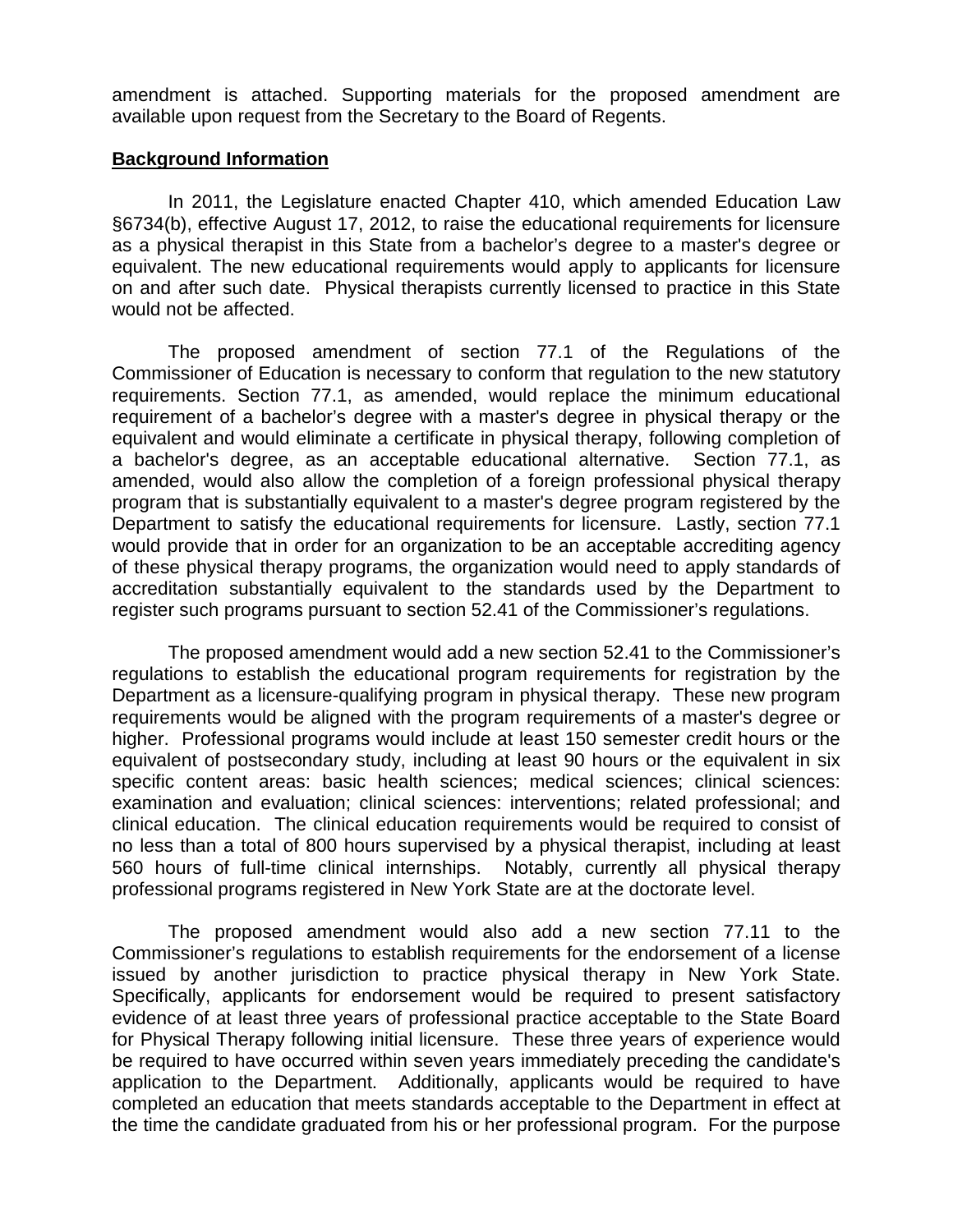of determining acceptable standards, the Department would be permitted to use the standards of an acceptable accrediting agency.

## **Recommendation**

VOTED: That section 77.1 of the Regulations of the Commissioner of Education be amended and the sections 52.41 and 77.11 of the Regulations of the Commissioner of Education be added, all as submitted, effective August 17, 2012, as an emergency measure upon a finding by the Board of Regents that such action is necessary for the preservation of the public health and general welfare in order to implement Chapter 410 of the Laws of 2011, which becomes effective August 17, 2012, in a timely manner.

## **Timetable for Implementation**

If adopted as an emergency measure at the June 2012 Board of Regents meeting, the proposed amendments will become effective August 17, 2012. It is anticipated that they will then be presented for adoption on a permanent basis at the September 2012 meeting of the Board.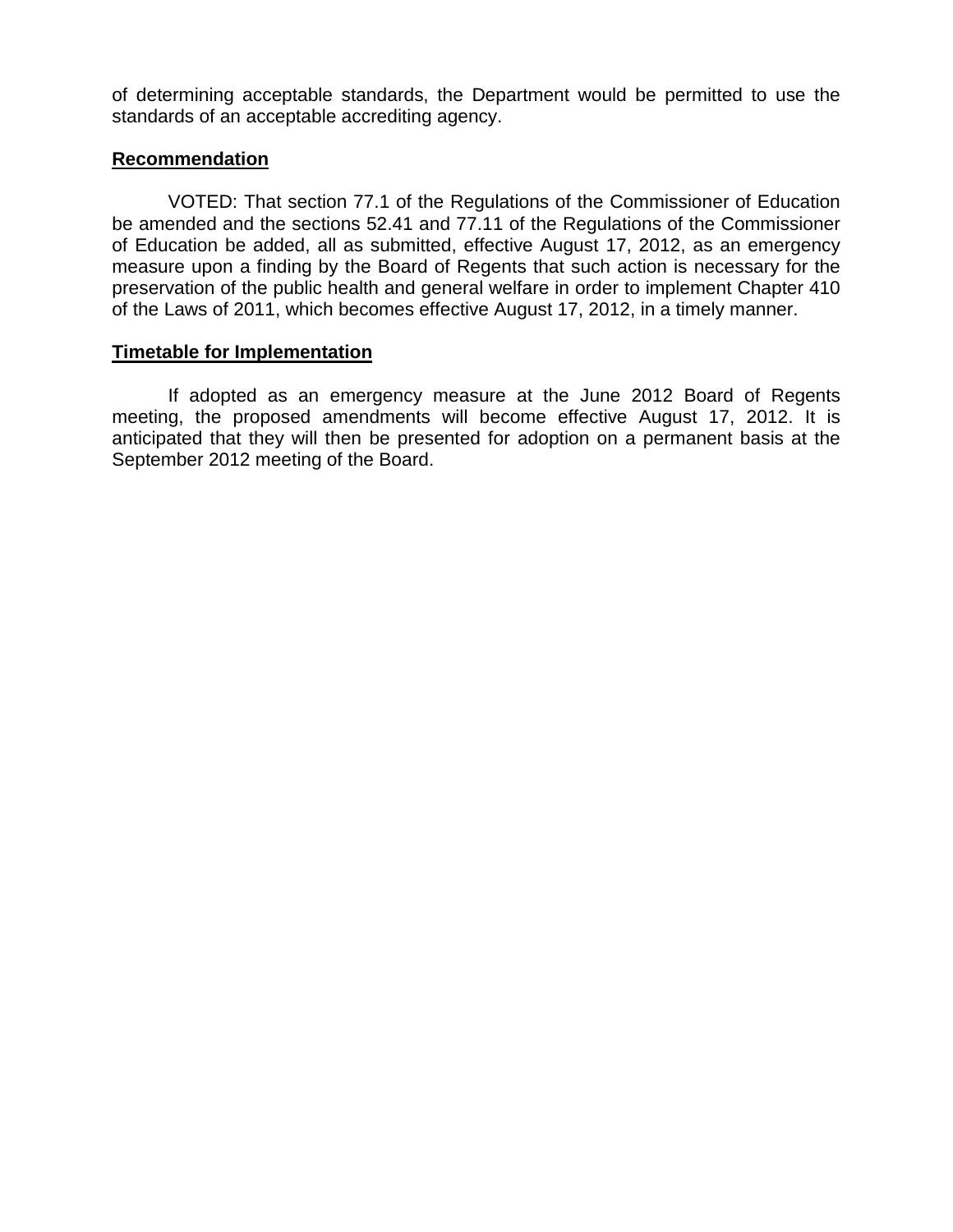## AMENDMENT TO THE REGULATIONS OF THE COMMISSIONER OF EDUCATION

Pursuant to sections 207, 6506, 6507, and 6734 of the Education Law.

1. The Regulations of the Commissioner of Education are amended, effective

August 17, 2012, by the addition of a new section 52.41 to read as follows:

52.41 Physical therapy.

(a) Definitions. As used in this section:

(1) "Basic health sciences content area" shall mean coursework which includes,

but is not limited to, the following curricular areas:

(i) human anatomy specific to physical therapy;

(ii) human physiology specific to physical therapy;

(iii) neuroscience;

(iv) kinesiology or functional anatomy; and

(v) pathology.

(2) "Medical sciences content area" shall mean coursework in clinical medicine pertinent to physical therapy which includes, but is not limited to, the following curricular areas:

(i) neurology;

(ii) orthopedics;

(iii) pediatrics;

(iv) geriatrics;

(v) cardiopulmonary;

(vi) pharmacology; and

(vii) general medical/surgical metabolic conditions.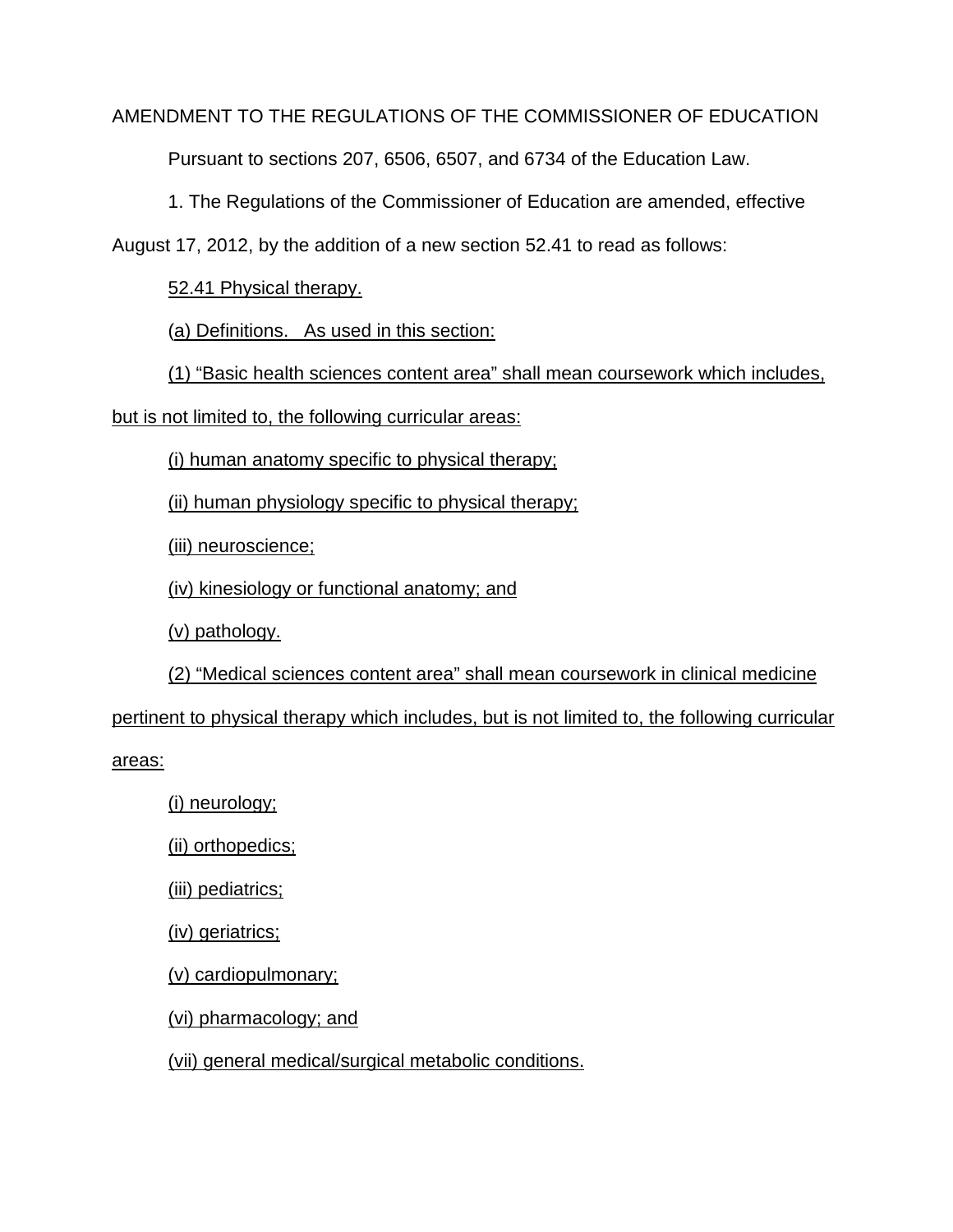(3) "Clinical sciences: examination and evaluation content area" shall mean coursework in examination and evaluation which includes, but is not limited to, the following curricular areas:

(i) integumentary system;

(ii) musculoskeletal system;

(iii) neuromuscular system;

(iv) cardiopulmonary system; and

(v) metabolic problems.

(4) "Clinical sciences: interventions content area" shall mean coursework in

interventions which includes, but is not limited to, the following curricular areas:

(i) integumentary interventions;

(ii) musculoskeletal interventions;

(iii) neuromuscular interventions; and

(iv) cardiopulmonary interventions.

(v) airway clearance techniques;

(vi) debridement and wound care;

(vii) electrotherapeutic modalities;

(viii) functional training in community and work, job, school, or play reintegration,

including instrumental activities of daily living, work hardening, and work conditioning;

(ix) functional training in self-care and home management, including activities of

daily living and instrumental activities of daily living;

(x) manual therapy techniques;

(xi) patient-related instruction;

(xii) physical agents and mechanical modalities;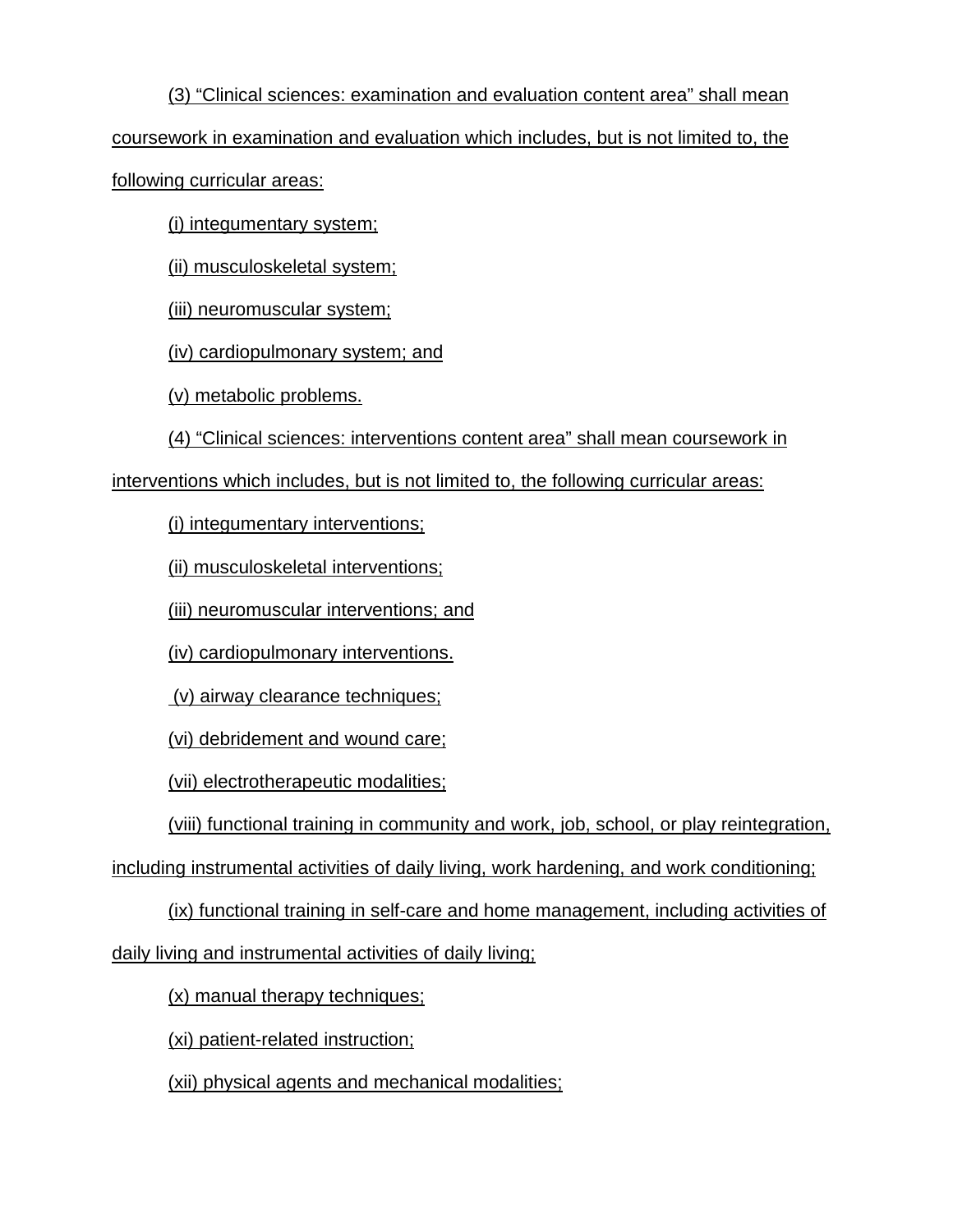(xiii) prescription, application, and, as appropriate, fabrication of assistive,

adaptive, orthotic, protective, supportive, and prosthetic devices and equipment; and

(xiv) therapeutic exercise, including aerobic conditioning.

(5) "Related professional content area" shall mean coursework which includes,

but is not limited to, the following curricular areas:

(i) professional behaviors;

(ii) administration;

(iii) community health;

(iv) research and clinical decision making;

(v) educational techniques;

(vi) medical terminology;

(vii) communication related to client/patient care;

(viii) legal and ethical aspects of physical therapy practice;

(ix) psychosocial aspects in physical therapy practice;

(x) emergency procedures;

(xi) cultural competency; and

(xii) consultation, screening and delegation.

(6) "Clinical education content area" shall mean clinical practice experiences

under the following conditions:

(i) Such clinical practice experiences shall consist of no less than 800 total hours of clinical education supervised by a physical therapist that include at least 560 hours of full-time clinical internships. For purposes of this subparagraph full-time shall mean no less than 35 hours per week.

(ii) Clinical education shall include physical therapist-supervised application of physical therapy theory, examination, evaluation, and intervention.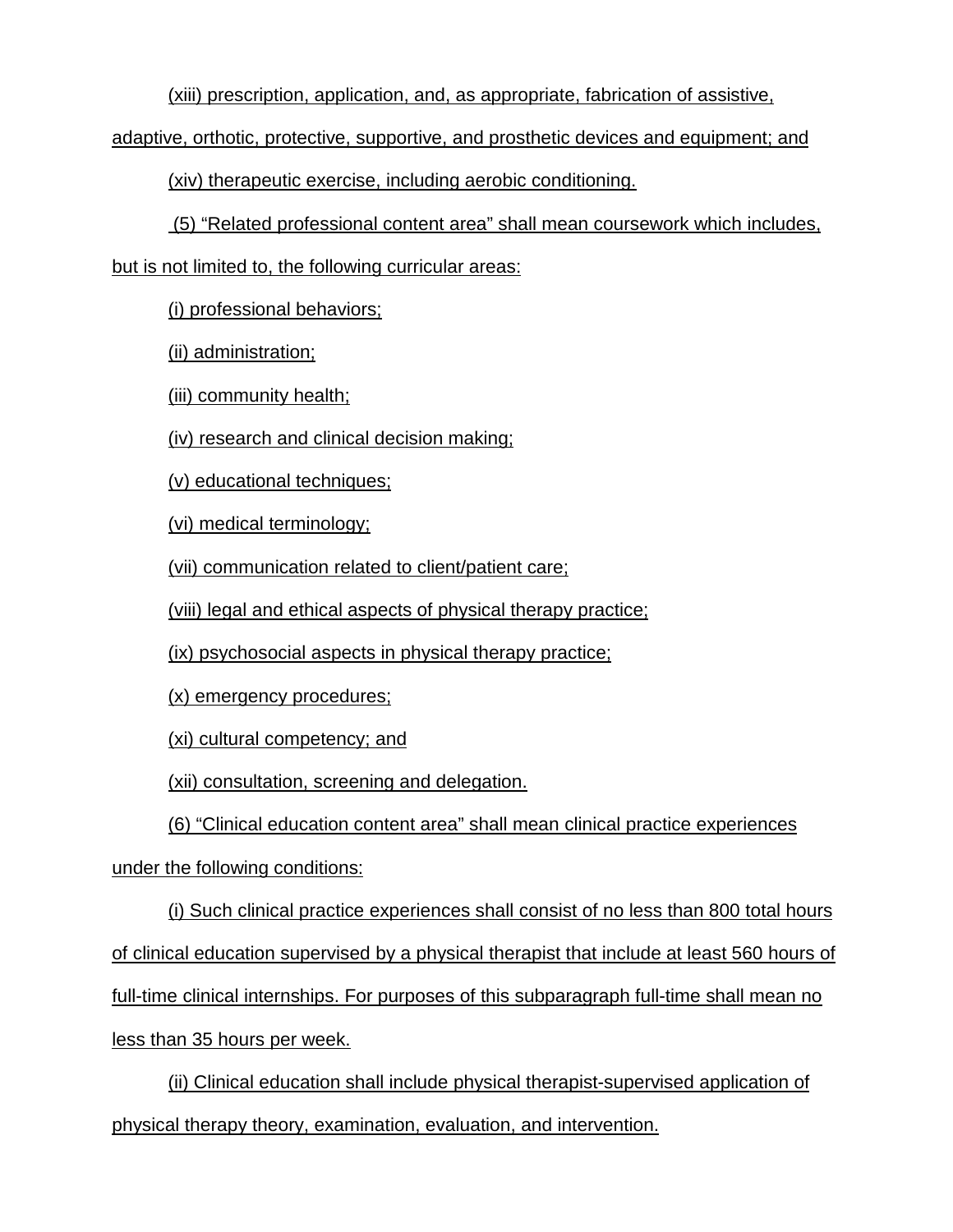(b) Curriculum. In addition to meeting all applicable provisions of this Part, to be registered as a program leading to licensure in physical therapy which meets the requirements of section 77.1 of this Chapter, the program shall result in a master's or higher degree, or its equivalent, and shall require the student to have completed at least 150 semester credit hours or its equivalent of postsecondary study, including a total of at least 90 semester credit hours, or their equivalent, in the following content areas:

(1) basic health sciences;

(2) medical sciences;

(3) clinical sciences: examination and evaluation;

(4) clinical sciences: interventions;

(5) related professional; and

(6) clinical education.

2. Section 77.1 of the Regulations of the Commissioner of Education is

amended, effective August 17, 2012, as follows:

77.1 Professional study of physical therapy.

(a) As used in this section, acceptable accrediting agency shall mean an organization accepted by the department as a reliable authority for the purpose of accrediting physical therapy programs, having accreditation standards that are substantially equivalent to the requirements for programs registered as leading to licensure in physical therapy pursuant to section 52.41 of this Title, and applying its criteria for granting accreditation of programs in a fair, consistent, and nondiscriminatory manner, such as an agency recognized for this purpose by the United States Department of Education.

(b) To meet the professional education requirement for licensure in this State, the applicant shall present evidence of: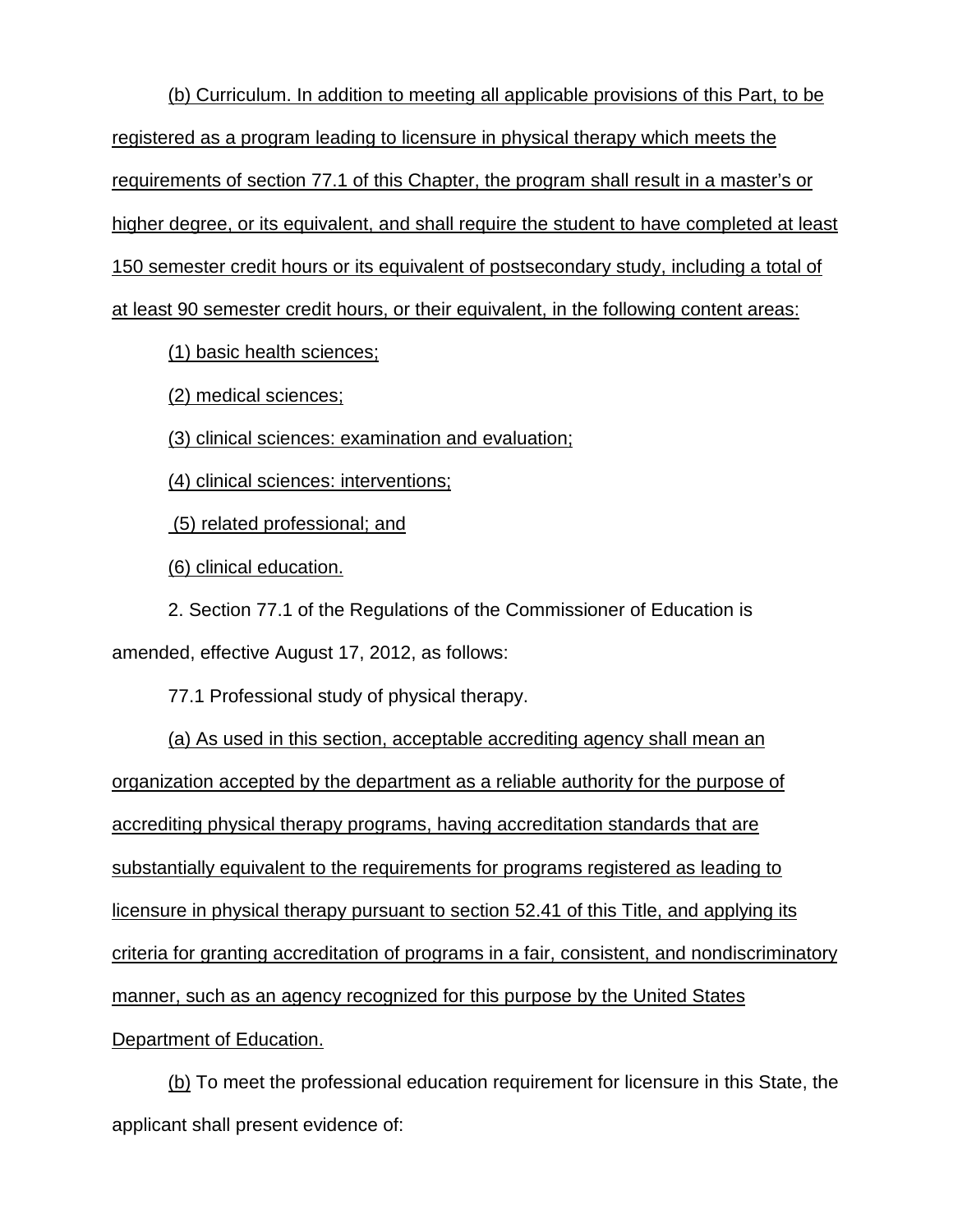[(a)] (1) a [bachelor's] master's or higher degree in physical therapy from a program registered by the department or accredited by [a national accreditation] an acceptable accrediting agency [which is satisfactory to the department]; or

[(b) a certificate in physical therapy from a program registered by the department or accredited by a national accreditation agency which is satisfactory to the department following the completion of a bachelor's degree from an institution acceptable to the department; or]

[(c)] (2) completion of a program satisfactory to the department [of not less than four years of postsecondary study which includes the professional study of physical therapy] which is substantially equivalent to a [certificate] master's degree program in physical therapy registered by the department and which culminates in the degree or diploma accepted by the civil authorities of the country in which the studies were completed as [preparation in] satisfying the educational requirements for the practice of physical therapy in that country.

3. The Regulations of the Commissioner of Education are amended, effective August 17, 2012, by the addition of a new section 77.11, to read as follows:

77.11 Endorsement.

An applicant for endorsement of a license to practice physical therapy issued by another jurisdiction shall satisfy all requirements of section 59.6 of this Title, except as herein provided.

(a) The applicant shall present evidence satisfactory to the State Board for Physical Therapy of at least three years of professional practice of physical therapy acceptable to the State Board for Physical Therapy following initial licensure and within the seven years immediately preceding application for licensure by endorsement; and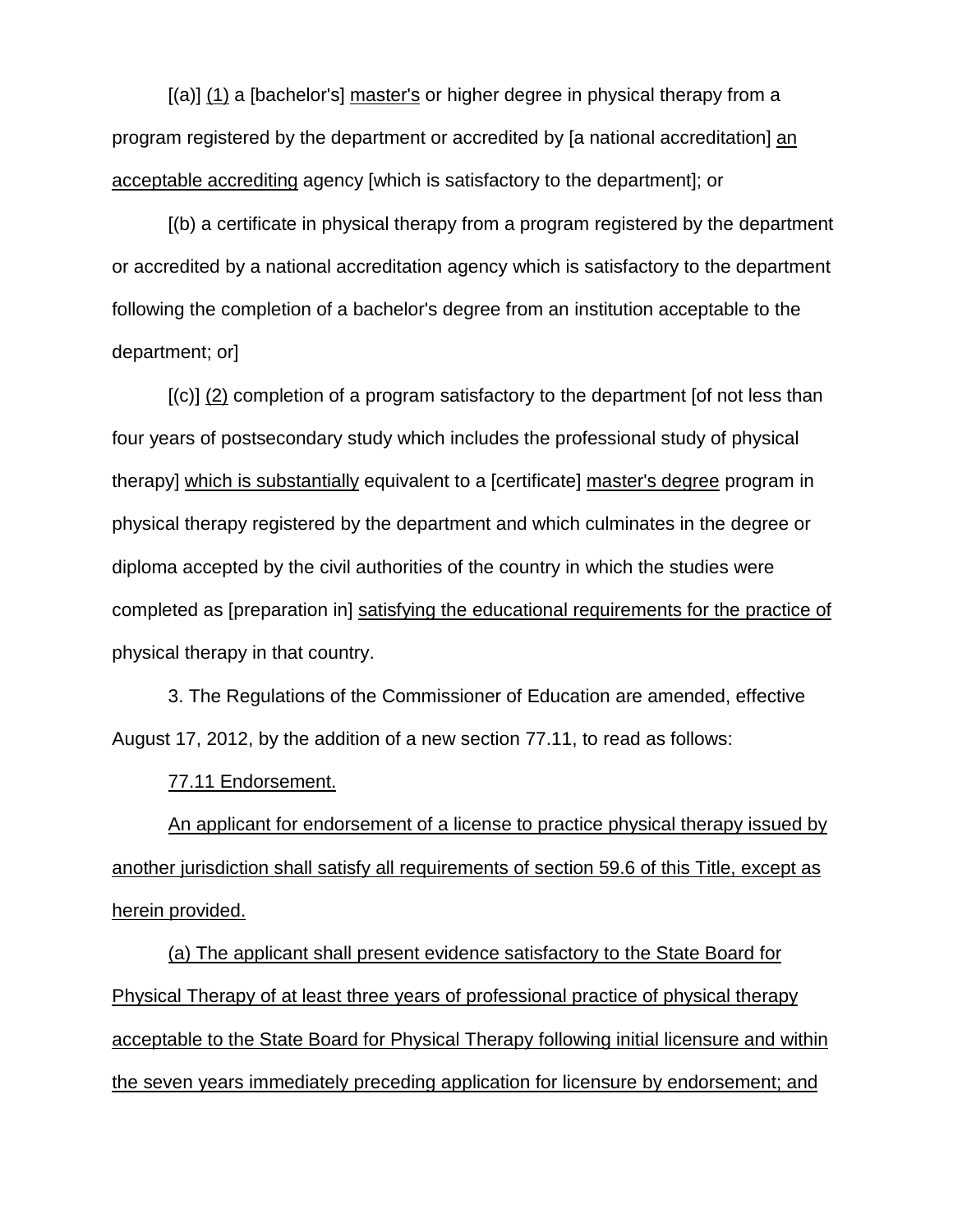(b) In lieu of the professional study requirements set forth in section 77.1 of this Part, the applicant shall have completed an education that meets standards acceptable to the Department, which may include the standards of an acceptable accrediting agency, as defined in section 77.1(a) of this Part, in effect at the time the applicant graduated from his or her physical therapy program.